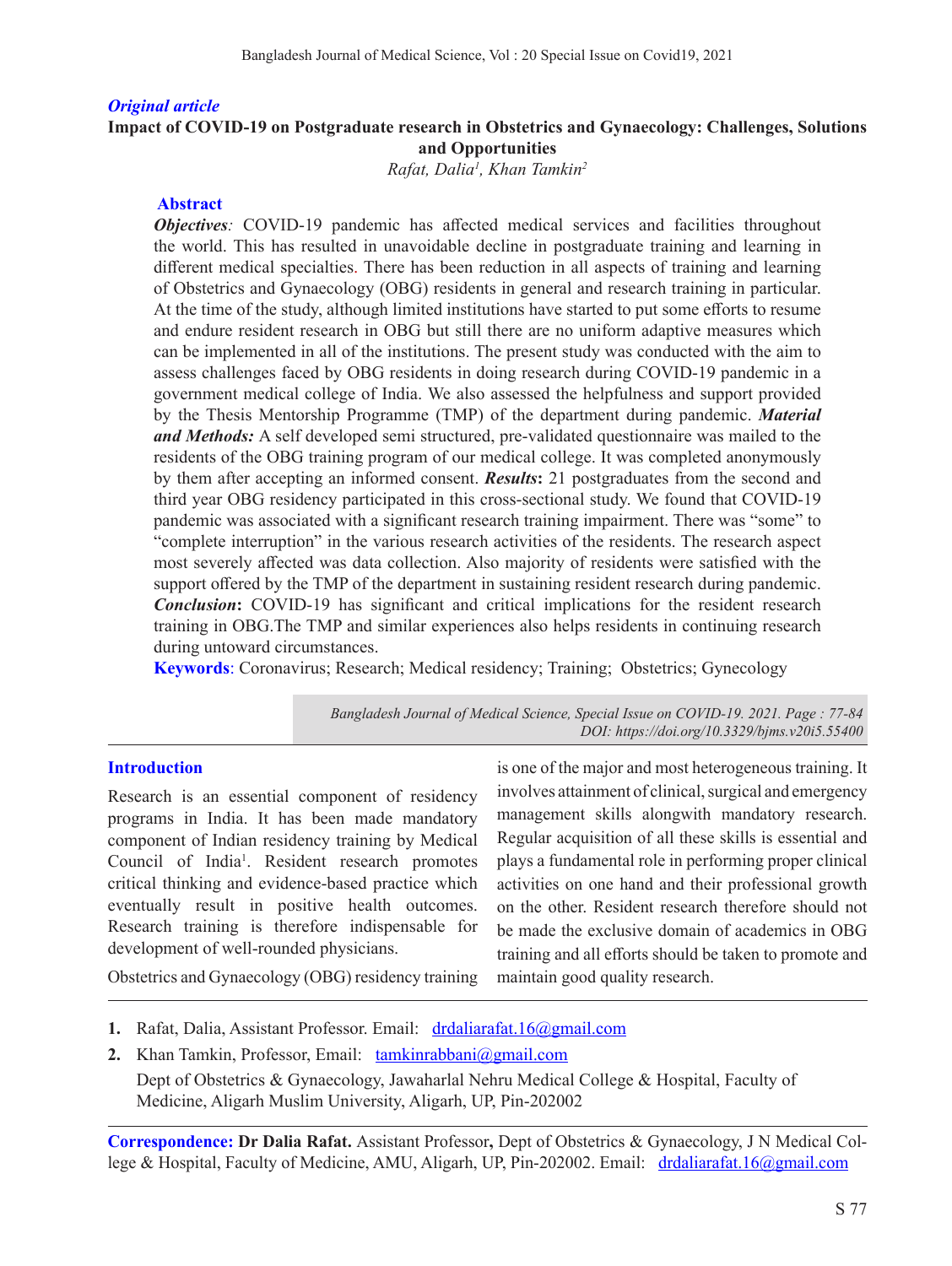Coronavirus Disease 2019 (COVID-19), the current virus outbreak which started from Wuhan City of China in December 2019 rapidly spread to most countries affecting millions and killing lakhs of people worldwide2 . World Health Organization (WHO) officially declared it a pandemic on March 11, 2020. 3 India reported its first positive case of COVID-19 on January 30, 2020, in Kerala.4 Despite implementation of various measures to combat the spread of the disease<sup>5</sup>, it continues to spread in India vigorously. With no effective drugs available for treatment and prevention of the COVID-19 till now, social distancing has appeared as a logical measure to prevent the spread of the disease. Like many countries, the Indian Government ordered for a complete lockdown of the country from 25 March to 31st May 2020<sup>6</sup>, followed by a partial lockdown with different restriction guidelines in different states. This pandemic has affected all medical services and facilities throughout the country. There has been conversion of various health facilities into COVID dedicated hospitals. Owing to this unique situation many medical colleges and health institutions, are experiencing disturbances and disruption of undergraduate and postgraduate teaching and training. Postgraduate medical residents of different specialities are facing interruption in their clinical and research activities. Few studies done in recent past have demonstrated significant negative impact of COVID-19 epidemic on residents training in different specialties.<sup>7-9</sup>

Ours is a university affiliated government medical college, and has been categorised as Level 2 COVID facility by the State and District Administrations since day one.<sup>10</sup> Although we are providing care to both COVID and non COVID patients but services for non-emergent health issues like outpatient department (OPD) consultations and elective surgeries remain temporarily suspended. This has resulted in unavoidable reduction in resident training and learning in different medical specialties.OBG residency program is no different and has been inevitably affected. During the pandemic, several services in OBG have been reduced, except for those considered urgent and not deferrable, such as labour and delivery and oncologic procedures.Also there have been reshuffling of routine duties and rotations of residents owing to their postings in fever clinics and COVID isolation wards. Consequently, although with different degrees, there has been reduction in all aspects of training and learning of OBG residents.

We are running a Thesis Mentorship Programme [TMP] in the department of OBG since 2017. The aim of the program is to enhance research knowledge of postgraduates and to provide timely support and guidance for their thesis work. The program is designed in such a way that every 6 months a thesis mentoring session is planned for postgraduates, besides regular mentoring and support provided by respective thesis supervisors. The mentoring sessions in the TMP included didactic lectures on topics related to postgraduate research by faculty from our department and other departments, thesis progress presentations by residents, feedback sessions and one is to one mentor mentee interactions. During pandemic, activities of TMP were modified owing to the prevailing unique circumstances. Separate WatsApp groups were created for residents in different years of residency to monitor their research activities. Zoom meetings were conducted to motivate and encourage them to continue their thesis work.Workshops with social distancing were organised to discuss the challenges faced by residents in doing research during pandemic. In workshops thesis progress and challenges faced by each resident was discussed in detail, solutions were sought and alternative plans were explored. Report was prepared summarizing the problems faced by residents in doing research and possible solutions, and communicated to higher authorities of the institute for necessary action.

There are few previous studies that have provided some insight into resident research in OBG<sup>11</sup>, but the rapidly changing environment owing to virus outbreak necessitates to look for novel problems and solutions.

The present study was conducted with the aim to assess challenges faced by OBG residents in doing research during COVID-19 pandemic and offer suggestions to overcome these challenges and convert them into opportunities during these unique circumstances. We also assessed the helpfulness of the TMP of the department during pandemic.

# **Material and methods**

*Study design*: A cross-sectional study

*Study location*: A university affiliated, tertiary medical facility.

*Study population*: Residents from the second and third year of the OBG training program of our medical college were invited to participate in the study. Those on maternity leave at the time of the study were excluded.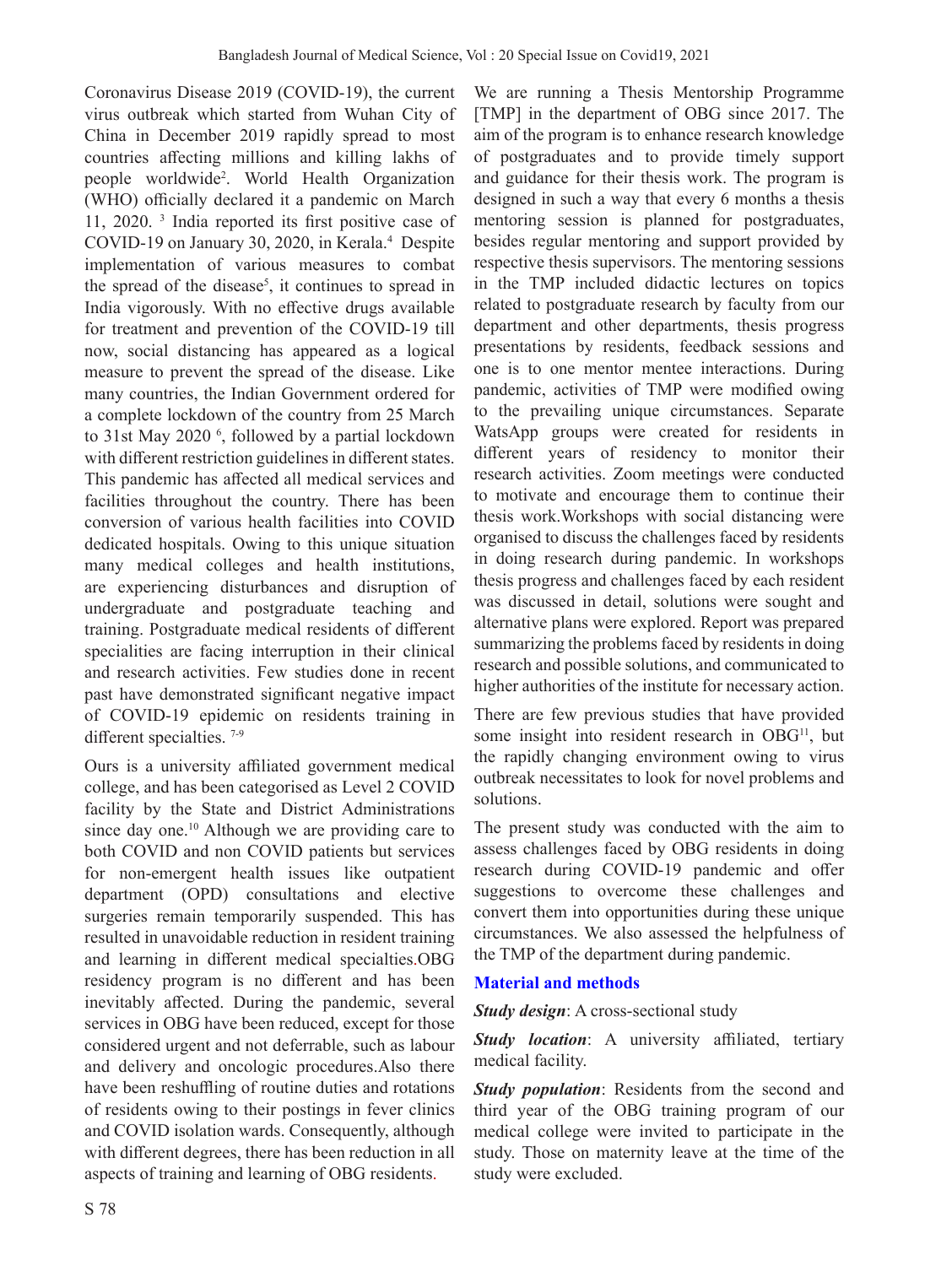*Study instrument*: A self developed semi structured, pre-validated (face validity) questionnaire was used. The questionnaire included both closed and open ended questions. The questionnaire had three subdivisions. In the first part, study characteristics of residents including type and place of study, interdisciplinary involvement and amount of work done till date was collected. In the second part, residents were asked to report the degree of engagement in different research activities during pandemic and challenges they are facing in doing their thesis work. Data regarding use of pandemic time for doing other scholarly activities was also collected. In the third part of the questionnaire, residents were asked regarding support offered at the department and institute level for resident research during pandemic. It included Likert-scaled questions regarding their satisfaction with thesis mentoring and the helpfulness of the TMP of the department during pandemic. It also included open ended questions on their expectations and suggestions related to their thesis accomplishment.

The questionnaire was mailed to residents of our training program in July 2020. It was completed anonymously by residents after accepting an informed consent.

#### *Statistical analysis :*

Descriptive statistics were calculated for sociodemographic characteristics. Statistical analysis was performed using Statistical Package for Social Sciences (SPSS) v. 21.0 (IBM Inc). Data are shown as means with standard deviation, or as number (percentage). Questionnaires responses are summarized as frequency and percentages. Chi-square test was used to compare categorical variables for determining significance. A P< 0.05 was considered statistically significant.

**Ethical clearance**: Prior submission, this study was received ethical approval from ethics committee of Jawaharlal Nehru Medical College & Hospital, Faculty of Medicine, Aligarh Muslim University, Aligarh.

### **Results**

A total of 21 residents of our OBG residency training programme participated in the study. All were females with mean age  $(\pm SD)$  of 26.8 $\pm$ 1.4 years. 6 (28.6%) were married and rest were unmarried. 12  $(57.1\%)$  were in second year and 9  $(42.9\%)$  were in third year of their residency. Characteristics of resident's thesis are summarized in Table 1.

#### **Table 1: Resident's thesis characteristics**

| S NO.            | <b>STUDY CHARACTERISTICS</b>     |                                                                                                                  | N(%)                                      |
|------------------|----------------------------------|------------------------------------------------------------------------------------------------------------------|-------------------------------------------|
| 1.               | Thesis topic subcategory         | Obstetrics                                                                                                       | 14(66.6)                                  |
|                  |                                  | Gynaecology                                                                                                      | 7(33.4)                                   |
| 2.               | Study design                     | Cohort<br>Case control<br>Cross sectional<br><b>RCT</b>                                                          | 5(23.8)<br>4(19.1)<br>4(19.1)<br>8(38.0)  |
| 3.               | Place of study                   | <b>Out Patient</b><br>Department (OPD)<br>Labour room<br>Both OPD and Labour<br>room<br><b>Operation Theatre</b> | 6(28.6)<br>9(42.8)<br>4(19.1)<br>2(9.5)   |
| $\overline{4}$ . | Interdisciplinary<br>involvement | Yes<br>No                                                                                                        | 10(47.6)<br>11(52.4)                      |
| 5.               | Data collected till date         | $< 25\%$<br>$25 - 50%$<br>$50 - 75%$<br>$>75\%$                                                                  | 12(57.1)<br>3(14.3)<br>6(28.6)<br>0(00.0) |

*Perceived barriers and opportunities to research activities during pandemic***:** The most commonly identified barrier to research was inability to collect data. When asked about which research activities were affected by pandemic, majority of residents felt that although there is impact on all research activities but most severely affected was data collection [Figure 1].Data collection was affected most severely for residents with gynaecologic topics and Randomised Controlled Trials[Figure 1,2].Other prominent barrier indicated was time constraints owing to residency duties.Only 14.3% felt that they get enough protected time for research during pandemic. 33.3 % felt that only sometimes they got the time for research while 52.4% felt that they never got the time for research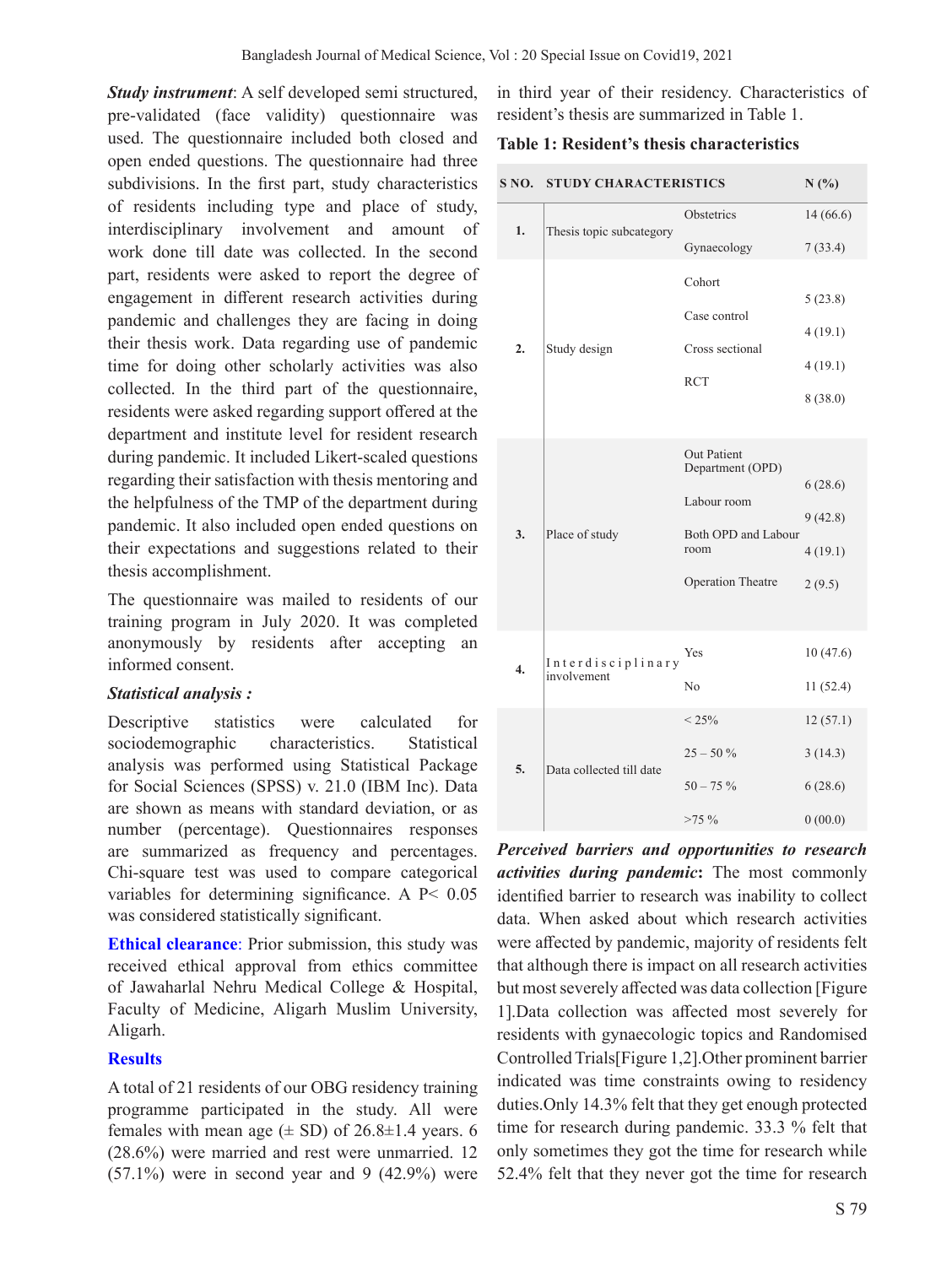during pandemic.38.1% residents felt that they will need to do extra expenditure for completing their thesis work owing to pandemic.



**Figure 1:** Impact of COVID-19 pandemic on different research activities of residents in relation with their study designs.



Figure 2: Data collected by residents during COVID-19 pandemic according to thesis topic subcategory

Although majority of residents felt that this pandemic time can be utilised for scholarly research activities, only few actually utilised it for the same [Table 2].

# **Table 2: Scholarly research activities of residents during COVID-19 pandemic**

| S <sub>NO</sub> . | <b>SCHOLARLY</b>                     | <b>RESEARCH</b>         | N(%)      |
|-------------------|--------------------------------------|-------------------------|-----------|
|                   | <b>ACTIVITIES</b>                    |                         |           |
|                   | Research Methodology Course          |                         |           |
| 1.                | Did not Register                     |                         | 3(14.3)   |
|                   | Registered only                      |                         | 3(14.3)   |
|                   |                                      | Doing but not completed | 7(33.3)   |
|                   | Completed                            |                         | 8(38.1)   |
| $\overline{2}$ .  | Publications                         |                         |           |
|                   | Yes                                  |                         | 2(9.5)    |
|                   | N <sub>0</sub>                       |                         | 19 (90.5) |
| 3.                | Paper/poster presentations in online |                         |           |
|                   | conferences/workshops                |                         |           |
|                   | Yes                                  |                         | 1(4.8)    |
|                   | No                                   |                         | 20(95.2)  |

*Departmental preparedness to support research activities during pandemic*: 76 % residents were satisfied with the support offered by the department for resident research during pandemic but lesser proportion (24%) was dissatisfied also[Figure 3a]. Overall 62% of residents felt that whatsApp groups created to support research during pandemic, helped them in keeping track of their thesis work[Figure 3b].Majority [88%] felt that it helped them most in doing review of literature.81% felt that workshops conducted during pandemic, helped them in sustaining their research work during pandemic [Figure 3c].62.5% felt that they helped them most in dealing with challenges of data collectionwhile 37.5%felt that they helped them most in completing review of literature.

*Residents expectations and suggestions regarding research endeavours during pandemic***:** Residents expressed the desire to have regular thesis supervision meetings with their guides during pandemic.Almost half of them wants them to be monthly, 24% wants them to be fortnightly and 28% wants these meeting



**Figure 3a:** Satisfaction with support offered by the department for resident research during COVID-19 pandemic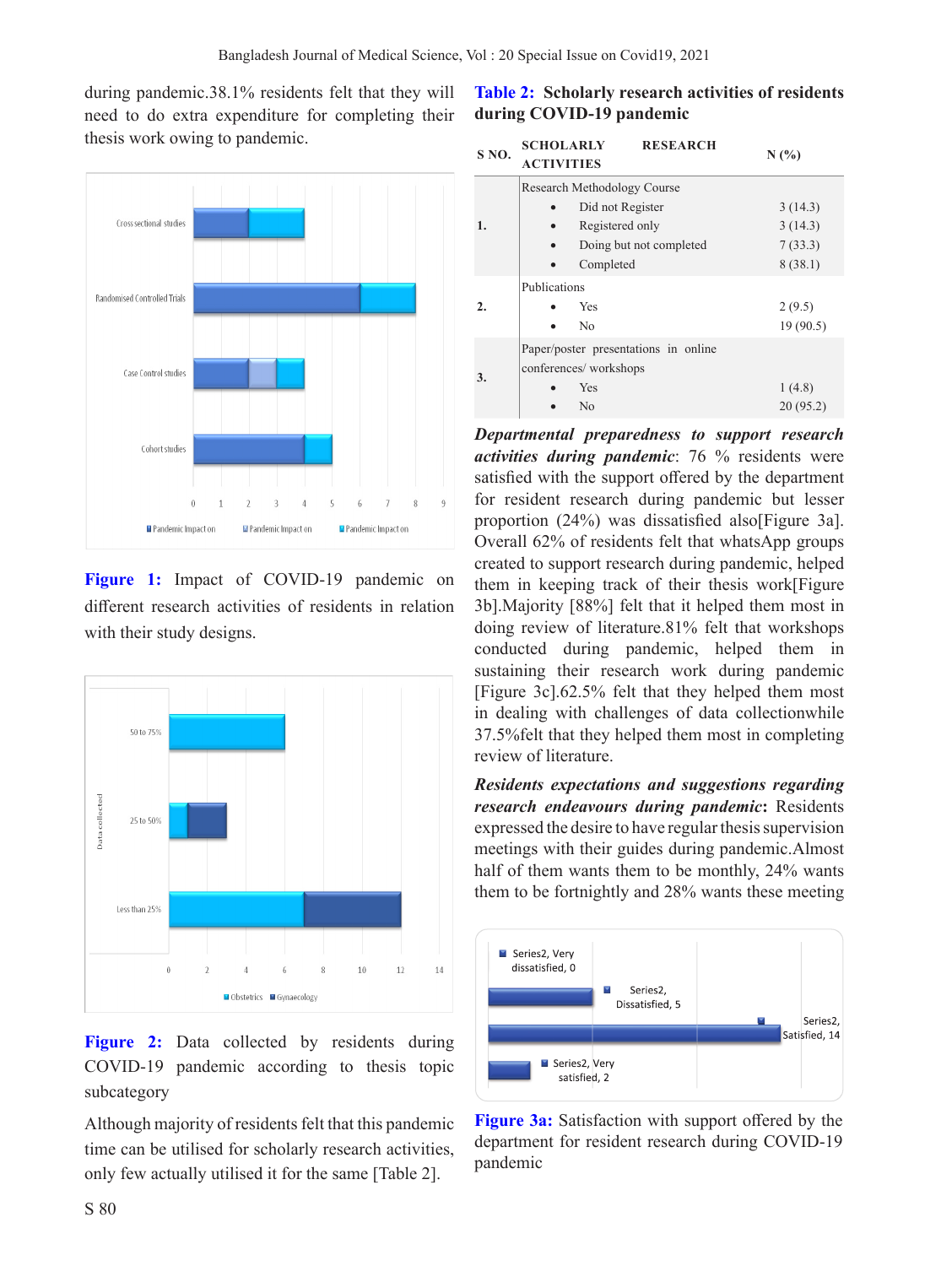

**Figure 3b:** Satisfaction with Watsap group created for supporting resident research during COVID-19 pandemic



**Figure 3c:** Satisfaction with Workshop conducted for resident research during COVID-19 pandemic

to be weekly. When asked about the means by which they want to keep their guides updated about their research progress during pandemic, all preferred emails, chats and online research consultations instead of meeting in person.Residents also suggested few measures which the department and institute can take to facilitate research during pandemic [Table 3].

**Table 3: Measures suggested by residents for facilitating research during COVID-19 pandemic**

| S NO             | <b>SUGGESTED MEASURES</b>                                                                                                                                 | N(%)      |
|------------------|-----------------------------------------------------------------------------------------------------------------------------------------------------------|-----------|
| 1.               | Better hygiene and adequate supply of PPEs                                                                                                                | 13(61.9)  |
| $\overline{2}$ . | Online counselling and support                                                                                                                            | 16(76.2)  |
| 3.               | Support for resident mental health and wellbeing                                                                                                          | 17(80.9)  |
| $\overline{4}$ . | Extension of the thesis submission deadline                                                                                                               | 18 (85.7) |
| 5.               | Acceptance of relevant changes in thesis protocol<br>(decrease in sample size and secondary outcomes, $14(66.6)$ )<br>reduction in follow up visits, etc) |           |
| 6.               | Off campus access to library resources and services 16 (76.2)                                                                                             |           |
| 7.               | Arrangement of spaces (with social distancing<br>norms) where residents can study and access $16(76.2)$<br>printing facilities                            |           |

#### **Discussion**

During disease outbreaks, the primary focus of healthcare systems is to manage the pandemic and inevitably, residency training is not the main priority. Residents' research is likely to be affected during this period. Owing to lack of preparedness, institutions worldwide took very limited adaptive measures to sustain resident research during pandemic. Except few residency programs which were using some adaptive means of sustaining research endeavours, majority have failed to accomplish their mandate. In India, till now most of the training facilities and programs are not able to institute proper measures to support resident research activities during COVID-19 pandemic.<sup>12-15</sup>

This cross-sectional study aimed to evaluate the impact of the COVID-19 pandemic on the research in OBG residency training program in a government medical college of India. Findings from the study showed that among OBG residents, COVID-19 pandemic was associated with a significant research training impairment. We found that there was "some" to "complete interruption" in the various research learning experiences of the majority of the residents. The research aspect most severely affected was data collection as patient recruitment and follow up became difficult owing to pandemic. Residents who have to recruit patients from Out Patient Department (OPD) or those with non emergent gynaecological problems, faced more difficulties in data collection owing to closure of routine OPDs and cancellation of elective operations. Follow up of those recruited also became difficult and at times impossible.Data collection was also hampered for those who have to recruit obstetric patients from labour room and delivery wards but to a lesser degree as emergency and obstetric services continued during pandemic. The affection in these cases is due to frequent reshuffling of resident duties, postings in COVID isolation wards and some unavoidable circumstances like residents themselves or their guides or family members got infected.

Regarding satisfaction with the facilities offered by the department and institute for supporting resident research during pandemic, most of the residents were satisfied. We believe that TMP of the department helped us in taking few timely steps like creation of whatsapp groups, conduction of zoom meetings,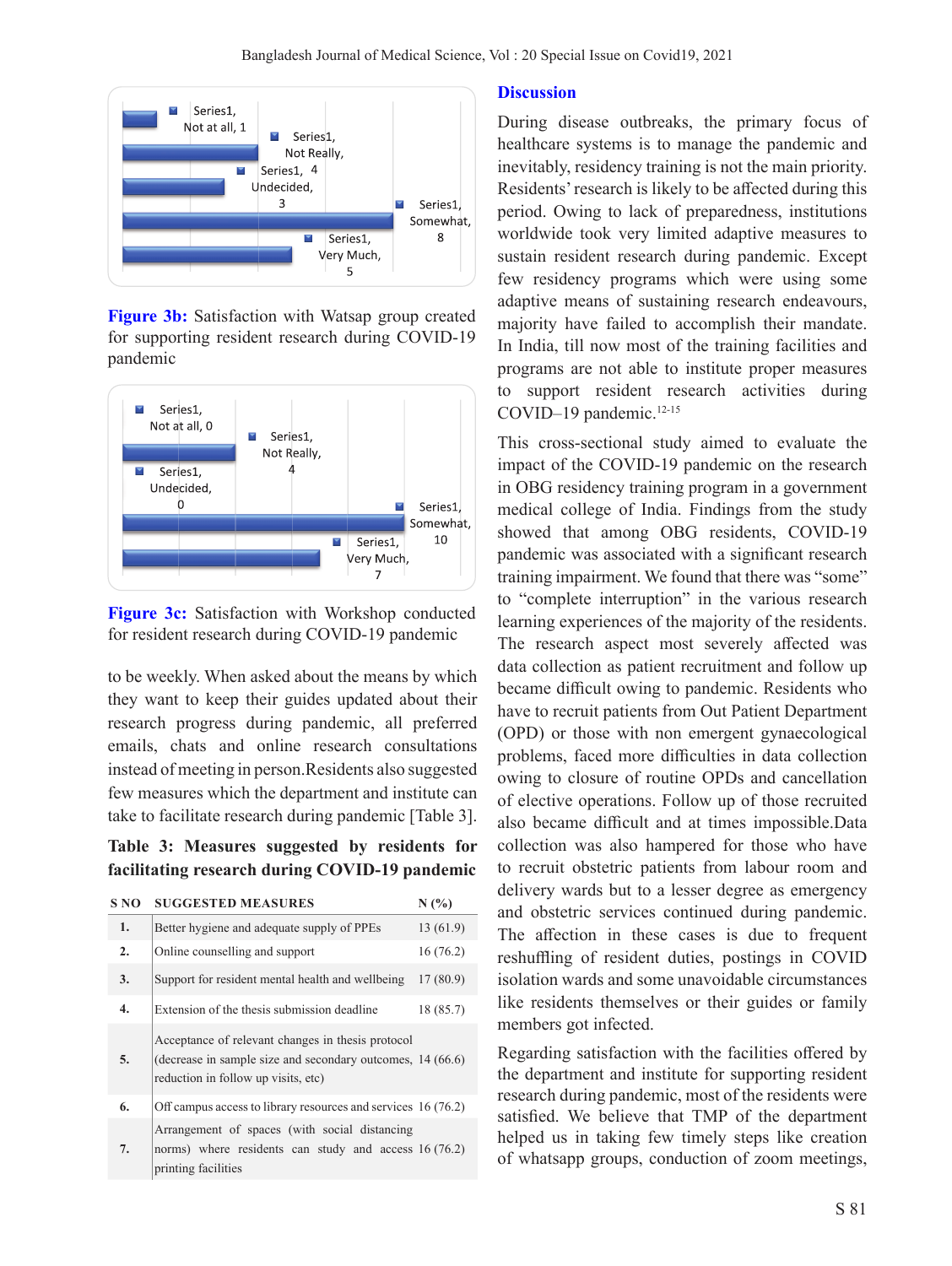discussion of challenges faced by residents and seeking solutions for them and communication of the problems faced by the residents in doing research to higher authorities of the institute for necessary action. These activities of the TMP kept residents motivated during these difficult times and helped them in overcoming the challenges to some extent.

Though our TMP received positive feedback from residents, we believe that there are many areas for improvement. There should be prior construction of a plan B for resident research, which can be implemented in case of any emergency like pandemic or any other disaster. Plan B should be made with due

emphasis on both clinical and research activities and should have reformed timelines and targets. It should have formal approval from higher institutional authorities.Also there should be better delineation of impactful strategies for both mentors and mentees to help ensure a beneficial outcome

Based on our experience of the impact of COVID–19 pandemic on resident research training and review of residency programs facing similar problems overseas, we have opined some solutions for the challenges faced in pursuing research activities during pandemic.

| Research<br><b>Activity</b>            | <b>Challenges</b>                                                                                                                                                                                                                                                                                                                                                                                                                  | <b>Solutions</b>                                                                                                                                                                                                                                                                                                                                                                                                                                                                                                                                                                |  |
|----------------------------------------|------------------------------------------------------------------------------------------------------------------------------------------------------------------------------------------------------------------------------------------------------------------------------------------------------------------------------------------------------------------------------------------------------------------------------------|---------------------------------------------------------------------------------------------------------------------------------------------------------------------------------------------------------------------------------------------------------------------------------------------------------------------------------------------------------------------------------------------------------------------------------------------------------------------------------------------------------------------------------------------------------------------------------|--|
| Data Collection                        | • Collection of Data is hampered<br>Fresh recruitment of subjects is limited.<br>$\bullet$<br>Follow up of those recruited is also<br>difficult and at times impossible.<br>• Insufficient caseload from cancellation<br>of elective cases<br>• Collection, transfer and processing of<br>samples in laboratories is hindered.<br>• Potential study subjects now shun<br>researchers in the name of safety and<br>health concerns. | Reliance on Secondary data collection<br>Inclusion of data from other centres, hospitals and private setups, with due<br>$\bullet$<br>permissions and approvals<br>• E counselling and communication with patients to relieve their anxiety and<br>rectify myths related to pandemic, may decrease attrition.<br>An extended written thesis may include one or a combination of an extended<br>$\bullet$<br>literature review, systematic reviews and meta analysis, which are important<br>tools in research practice but not commonly covered in the residency<br>curriculum. |  |
| Time<br>management                     | • Clinical work has become more stressful<br>and tiring<br>Frequent change in clinical duties<br>$\bullet$<br>Cancellations of routine rotations<br>Lack of protected time for research<br>٠<br>Extraordinary circumstances owing to ill<br>health or ill family members                                                                                                                                                           | Supervisors should recognise these difficulties and deal with sympathetically,<br>on a case by case situation.<br>Focusing more on 'quality' than 'quantity'<br>Timely discussion of these issues with supervisors and communication to<br>higher authorities can help in better and timely search of solutions                                                                                                                                                                                                                                                                 |  |
| Interdisciplinary<br>work              | Partial or complete suspension of<br>$\bullet$<br>interdisciplinary and cross-department<br>works<br>• Few para clinical and nonclinical<br>departments<br>functioning<br>are<br>not<br>fullyowing to redistribution of staff in<br>COVID duties<br>• Few clinical departments and labs are so<br>overburdened with extra work that they<br>are not entertaining any research related<br>activities                                | Individual departments, centres, and divisions should each designate one<br>individual to look after cross departmental and interdisciplinary activities.<br>In case of any hindrance he should timely communicate it to responsible<br>authorities, so that alternative strategies can be sought and implemented.<br>If possible equipments from other departments can be shifted to respective<br>departments                                                                                                                                                                 |  |
| Resident<br>supervisor<br>interactions | • Limited<br>interaction<br>with<br>thesis<br>supervisors<br>• Meetings with supervisors have more<br>time constraints owing to their increased<br>clinical work, stress and extraordinary<br>family circumstances                                                                                                                                                                                                                 | Establishment of a clear agenda prior to meetings can enhance efficiency and<br>productivity.<br>• Clearly establish your supervisor's communication preference (e-mail,<br>whatsApp, zoom, text, etc) and desired frequency                                                                                                                                                                                                                                                                                                                                                    |  |
| Thesis mentoring<br>opportunities      | • Live seminars and conferences are<br>totally stalled where exchange of ideas<br>on research was of great benefit.<br>Insufficient thesis mentoring workshops<br>$\bullet$<br>Limited access to library and limited<br>internet availability                                                                                                                                                                                      | Leverage your knowledge of newer technologies<br>• Creation of watsap groups and organisation of zoom meetings for thesis<br>mentorship<br>• Use of videoconferencing platforms that are accessible from home and<br>different areas at work<br>• Remote accessibility of library resources and services                                                                                                                                                                                                                                                                        |  |

As the outbreak continues to evolve repeatedly, the training programmes needs to be reviewed continuously to adjust to any new changes and limitations<sup>16</sup>.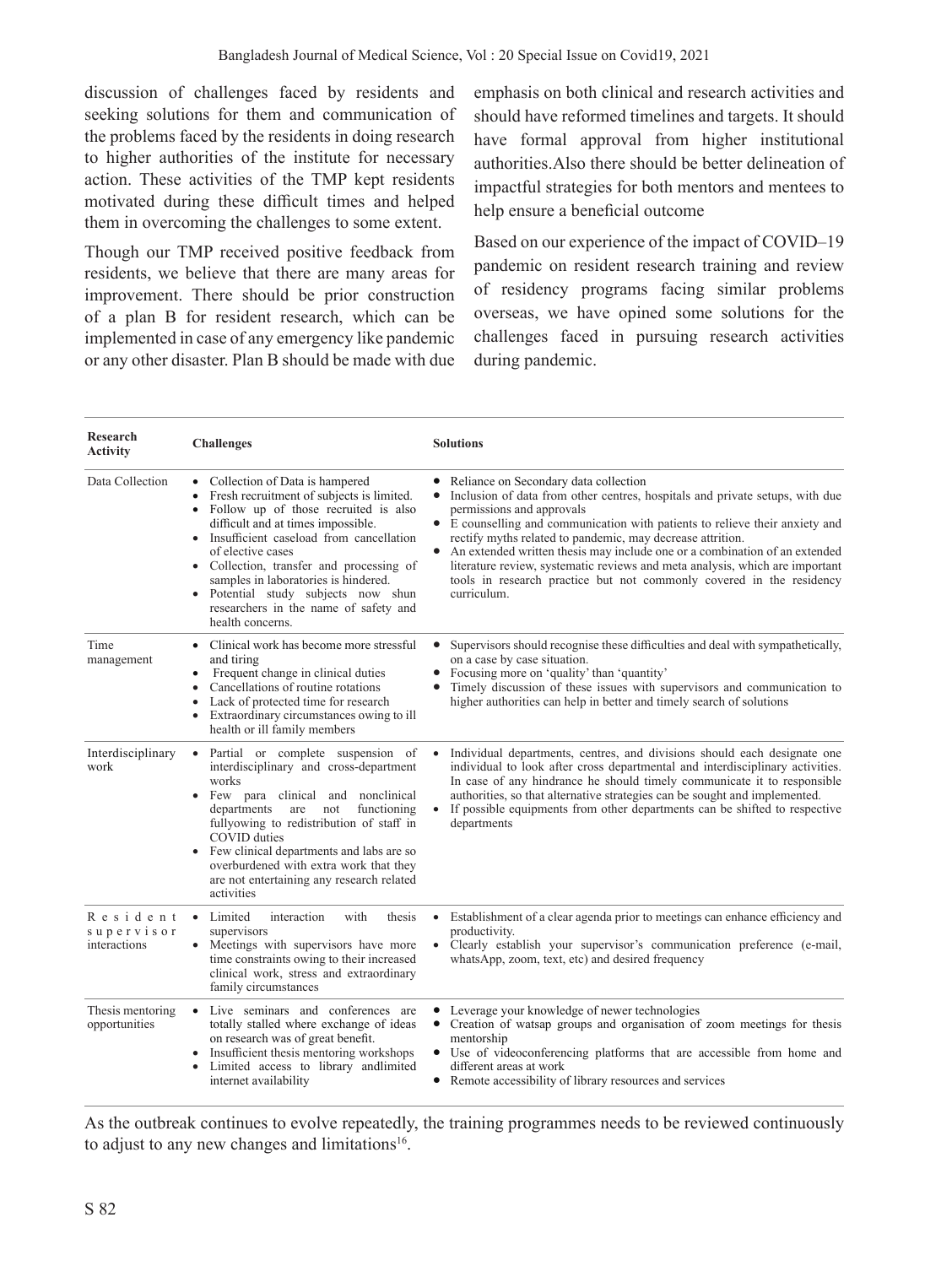### *Strengths and limitations:*

We recognize strengths and limitations of this study. To the best of our knowledge, this may be the first study evaluating the impact of COVID-19 pandemic on research training of OBG residents in India. The study was conducted when the residents were still facing the problems owing to ongoing pandemic, so no issues of recall bias.We used a comprehensive questionnaire regarding challenges faced, opportunities utilised, suggestions and expectations of residents regarding their research endeavours, thereby providing insight into potential targets for future improvement. We also assessed institutional and departmental support offered and benefit of TMP of the department. The TMP of our department is still in its nascent state; therefore, there has not been prior plan and provisions to sustain thesis mentoring during untoward and emergent circumstances but existence of TMP helped us to take few beneficial and timely steps to support resident research during pandemic.

The limitations of our study include small sample size and inclusion of only residents of OBG program of our centre, thus our results may not be generalizable to other types of programs. The self-reported nature of the data regarding amount of thesis work done, publications and presentations etc is a potential for responder bias but we believe that residents would have given true responses as they were asked not to disclose their identity.Different practices and varying severity of the pandemic at various places might limit the transferability of our experiences and can limit generalised acceptance. But our description of the challenges faced and solutions and opportunities

sought can help others to adapt our experience to their local context and will be useful to the readership in times of current and future disease outbreaks.

#### **Conclusion**

COVID-19 has significant and critical implications for the resident research training in OBG. We assessed challenges faced by the residents in doing research during the pandemic. We opined some solutions to mitigate the effects of pandemic on resident research and how the challenges faced can be converted into opportunities. It is need of the hour that residency programs should address these challenges through coordinated efforts at institutional and national level and plan, develop and implement possible, practical and adaptive opportunities for resident research activities. We also believe that the TMP and similar experiences which provides regular research track will not only help in reversing the downward trend in research engagement of residents in hectic subspecialties like OBG but may also encourage them to continue research during untoward and emergent circumstances.

**Source of Funding:** None

**Conflict of Interest**: None

**Data Gathering and idea owner of this study**: Dalia Rafat, Tamkin Khan

**Study Design:** Dalia Rafat, Tamkin Khan

**Data gathering:** Dalia Rafat

**Writing and submitting manuscript:** Dalia Rafat **Editing and approval of final draft:** Dalia Rafat, Tamkin Khan